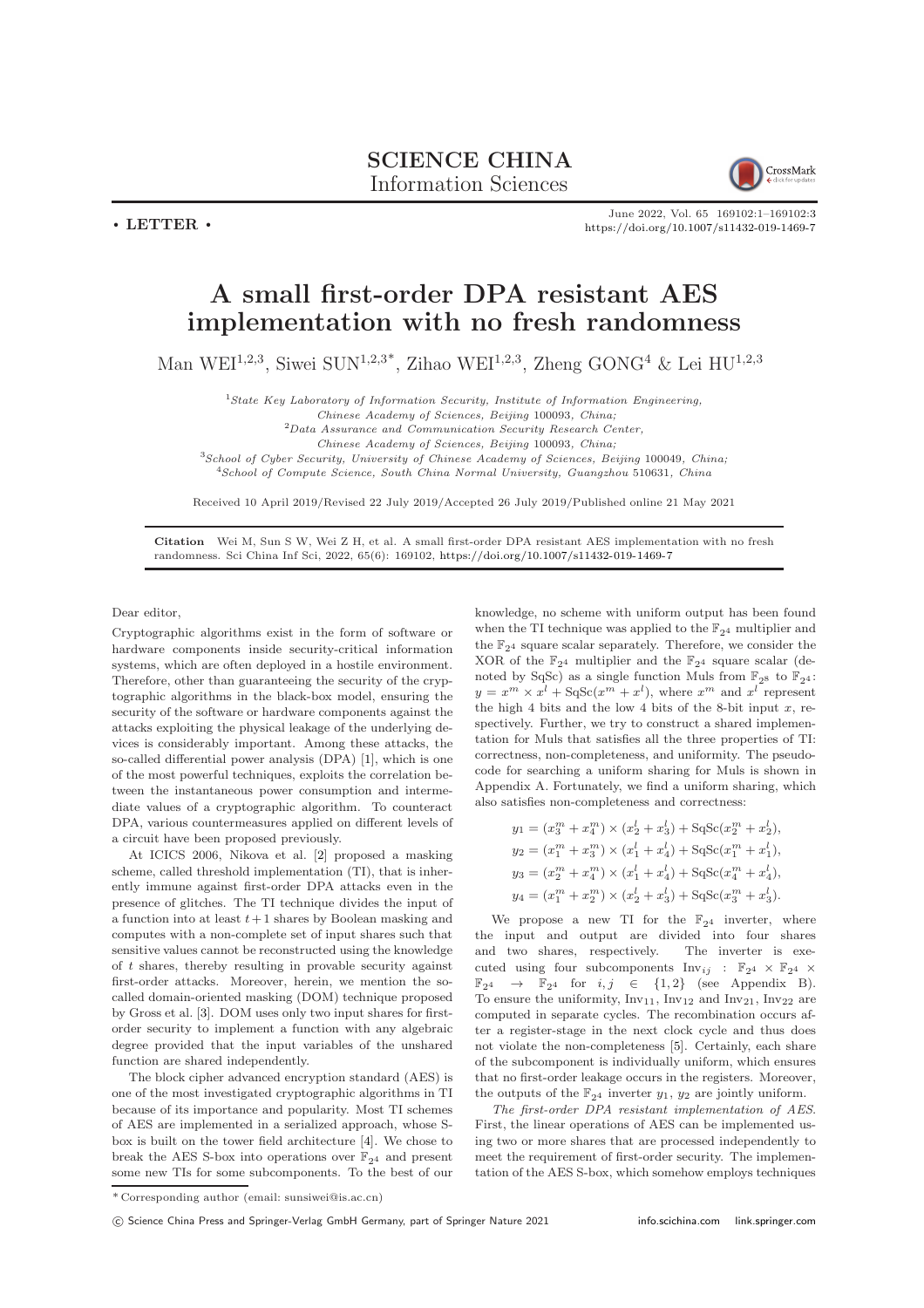<span id="page-1-0"></span>

Figure 1 The TI design of the AES S-box.

from both TI and DOM uses four input shares and two output shares and demands no fresh randomness. The most challenging part of the implementation of the AES S-box is depicted in Figure [1.](#page-1-0)

Stage 1. The TI of the initial linear transformation can be realized using four shares as all TIs are linear functions, which is shown in Figure [1.](#page-1-0) Further, each 8-bit output of linear transformation is divided into two 4-bit parts. We consider the  $\mathbb{F}_{2^4}$  multiplier and the  $\mathbb{F}_{2^4}$  square scalar as a single function and implement it using the new TI sharing scheme presented above. The outputs of this stage are synchronized with registers before going into the next stage. Notably, some signals are XOR-ed to reduce the size of the registers, where the four-share inputs of the  $\mathbb{F}_{24}$  multiplier are decreased to two shares, independent with the remaining first share.

Stage 2. We employ the scheme described earlier for the  $\mathbb{F}_{2^4}$  inverter.

**Stage 3.** The  $\mathbb{F}_{24}$  inverter is implemented in two stages and outputs two shares. The outputs are considered as the inputs of the last two multipliers together with other signals, which can be verified uniformly and independently.

**Stage 4.** The two  $\mathbb{F}_{24}$  multipliers in this stage are implemented using the DOM technique. The fresh numbers employed for resharing are substituted by signals from stage 1, which is the key to eliminate the usage of fresh randomness. Because each 4-bit signal is independent with the inputs of the corresponding  $\mathbb{F}_{2^4}$  multiplier by test, the reshared outputs satisfy uniformity. To avoid first-order leakages in the subsequent computation, the outputs of this stage are synchronized with registers before going into the next stage.

Stage 5. Finally, the output linear transformation is performed using two shares.

Hardware architecture. In our AES TI, we use an 8-bit serial architecture similar to [\[6\]](#page-2-6) with necessary tweaks for the TIs, and the overall architecture is shown in Appendix C. There are three 128-bit registers in our design. Two of which are used to keep the intermediate values of the shared encryption, and one is for the key schedule algorithm, which is implemented in an unshared form.

However, the TI-based AES implementation requires 24 cycles to complete one round of our implementation. In the first 16 cycles, the XOR of the plaintext and the key is sent to the S-box. According to the previous discussion (see Figure [1\)](#page-1-0), 5 cycles are required to complete the S-box computation; therefore, the output of the S-box is available after a delay of 4 cycles. Because there are 16 bytes in the state,  $16 + 4 = 20$  cycles are required to complete addRoundKey

and SubBytes. Moreover, the ShiftRows is performed in the 20th cycle while the state is loading the output bytes of the S-box. Then, the MixCols is performed in the last four cycles. Therefore, we need  $24 \times 10 + 16 = 256$  cycles to complete one AES encryption.

The state for the key schedule algorithm is depicted in Appendix C. Apart from using an unshared S-box, the implementation of the key schedule largely follows [\[3\]](#page-2-3) with necessary tweaks to tune it with the encryption process.

Our S-box operates on four-share input and outputs two shares. We can use the method proposed in [\[7\]](#page-2-7) to extend two shares to four shares, where we choose locally-independent bytes  $m_1$ ,  $m_2$  (see Appendix C) from the state arrays to extend two shares  $a_1$ ,  $a_2$  to four shares  $b_1$ ,  $b_2$ ,  $b_3$ ,  $b_4$  as follows:

$$
b_1 = m_1, b_2 = m_1 + a_1, b_3 = m_2, b_4 = m_2 + a_2.
$$

Performance. We synthesized our design using Synopsys Design Compiler 2014.09-SP3 with the UMC 180 nm standard cell library, and the results are summarized in Appendix D. The results show that our realization costs 5850 GE and 256 clock cycles totally, whereas our shared AES Sbox costs 2034 GE. Moreover, compared with the previous implementation that demands no fresh randomness [\[7\]](#page-2-7), our implementation considerably reduces the number of clock cycles required for one encryption from 2804 to 256.

Leakage analysis. To prevent the tool from optimizing over module boundaries, we implement our design on the SAKURA-G board using Xilinx ISE with the "keep hierarchy" constraint. Total 10 million power traces covering the ninth and part of the tenth round of AES are collected for the design using a PicoScope 3203D oscilloscope sampling at 250 MS/s.

We also implement another design where the corresponding internal state is replaced with fresh randomness and perform leakage evaluations against these two designs to give a comparison. We evaluate the effectiveness of our designs by applying the test vector leakage assessment (TVLA) based on Welch's  $t$ -test (a.k.a non-specific  $t$ -test  $[8]$ ), and the results obtained using 10 million traces are shown in Appendix E for TI realization and TI realization with PRNG. Therefore, we conclude that our AES TI is secured against standard first-order attacks under the condition of 10 million traces. Conversely, as shown in Appendix E, our TI exhibits obvious leakage using second-order analysis.

Conclusion. We provide new TIs for some components of the tower field architecture of the AES S-box. Based on